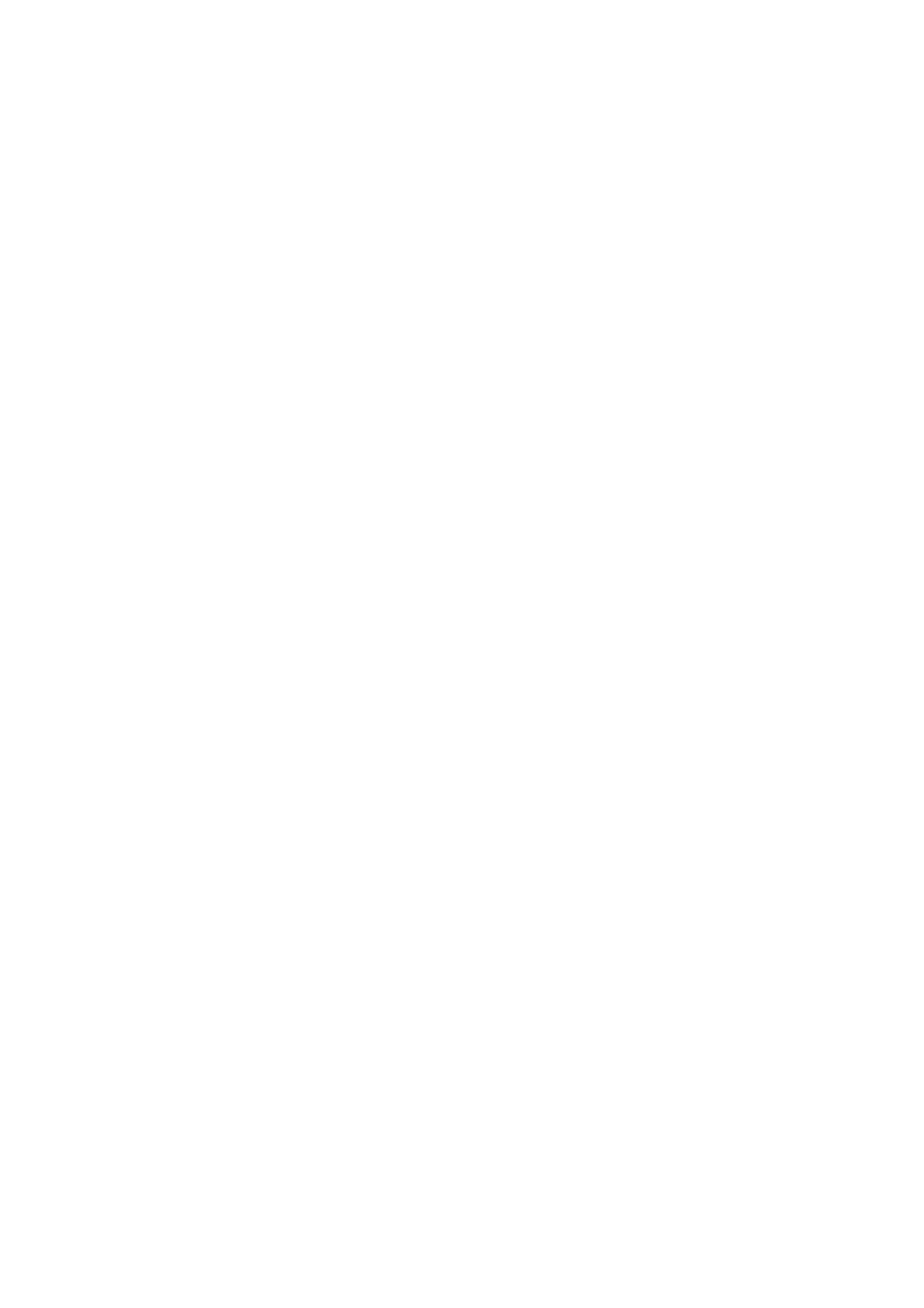# **Introduction**

## **The Public Interest Advocacy Centre**

The Public Interest Advocacy Centre (PIAC) is an independent, non-profit law and policy organisation that works for a fair, just and democratic society, empowering citizens, consumers and communities by taking strategic action on public interest issues.

PIAC identifies public interest issues and, where possible and appropriate, works co-operatively with other organisations to advocate for individuals and groups affected. PIAC seeks to:

- expose and redress uniust or unsafe practices, deficient laws or policies;
- promote accountable, transparent and responsive government;
- encourage, influence and inform public debate on issues affecting legal and democratic rights; and
- promote the development of law that reflects the public interest;
- develop and assist community organisations with a public interest focus to pursue the interests of the communities they represent;
- develop models to respond to unmet legal need; and
- maintain an effective and sustainable organisation.

Established in July 1982 as an initiative of the (then) Law Foundation of New South Wales, with support from the NSW Legal Aid Commission, PIAC was the first, and remains the only broadly based public interest legal centre in Australia. Financial support for PIAC comes primarily from the NSW Public Purpose Fund and the Commonwealth and State Community Legal Services Program. PIAC receives funding from the NSW Department of Trade and Investment, Regional Infrastructure and Services for its work on energy and water, and from Allens Arthur Robinson for its Indigenous Justice Program. PIAC also generates income from project and case grants, seminars, consultancy fees, donations and recovery of costs in legal actions.

## **Energy + Water Consumers' Advocacy Program (EWCAP)**

EWCAP was established at PIAC as the Utilities Consumers' Advocacy Program in 1998 with NSW Government funding. The aim of the Program is to develop policy and advocate in the interests of low-income and other residential consumers in the NSW energy and water markets. PIAC receives policy input to EWCAP from a community-based reference group the members of which include:

- Council of Social Service of NSW (NCOSS);
- Combined Pensioners and Superannuants Association of NSW;
- Park and Village Service:
- Ethnic Communities Council NSW;
- Rural and remote consumers;
- Institute of Sustainable Futures, University of Technology;
- Western Sydney Community Forum; and
- National Seniors.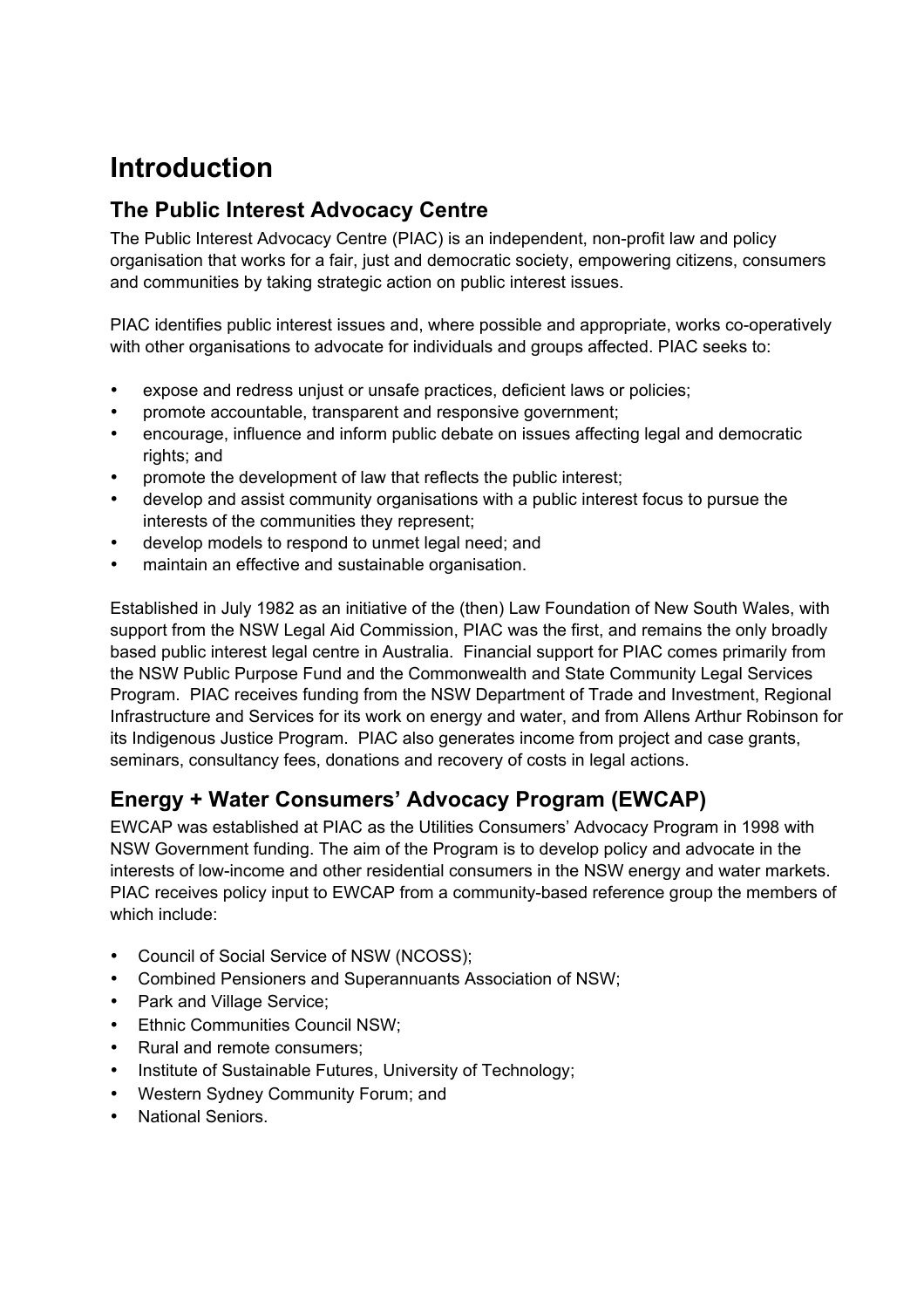# **Water Industry Competition Act and the Draft Codes of Conduct**

PIAC welcomes the opportunity to comment on the Draft Marketing Code of Conduct and the Draft Transfer Code of Conduct (collectively, the Draft Codes) for water retail suppliers, as drafted by the Minister for Water under clauses 26 and 27 of the Water Industry Competition (General) Regulation 2008.

The Energy + Water Consumers' Advocacy Programme (EWCAP) represents the rights and interests of low-income and other residential consumers in the NSW energy and water markets.

The development of the Draft Codes is an essential step in ensuring that a competitive water market is fair and efficient for both retailers and consumers.

Direct Marketing is growing rapidly in Australia, with increasing numbers of consumers choosing to purchase goods and services through marketing channels, and more businesses investing in this media to meet the increasing demand.<sup>1</sup>

Effective competition relies on consumers being confident that they will be treated fairly by retailers. To achieve this, consumers must be provided with all the information they need to make informed choices about their retail supply contracts.<sup>2</sup>

In an effective competitive water market, these Draft Codes serve to set a benchmark for best practice standards

The *Marketing Code of Conduct* will set standards of conduct for marketers representing licensed retail suppliers and set a framework for the supply of comprehensive information to customers. The *Transfer Code of Conduct* will regulate the process for the transfer of customers from one licensed retail supplier to another. $3$ 

Experiences in the energy market have indicated the complexities of enforcing conduct standards in a competitive market, in part due to competing interests between business demands and consumer protection. The Australian Competition and Consumer Commission (ACCC) highlighted, in its determination on the Energy Assured Limited Scheme to self regulate door-todoor energy sales, that:

 <sup>1</sup> Australian Direct Marketing Association *Code of Practice* (2006) 5.

<sup>&</sup>lt; http://www.adma.com.au/regulatory/code-of-practice/>

<sup>2</sup> NSW Department of Trade and Investment, Regional Infrastructure and Services, *Energy Supplier Performance – Marketing Rules* (2 May 2011) NSW Government <http://www.industry.nsw.gov.au/energy/customers/supplier/marketing>.

<sup>3</sup> NSW Office of Water *Marketing Code of Conduct and Transfer Code of Conduct* (2 May 2011) NSW Government <http://www.water.nsw.gov.au/Urban-water/Private-water-industry/Codes-ofconduct/default.aspx>.

<sup>2 •</sup> Public Interest Advocacy Centre • Submission: Draft Marketing Code of Conduct and Draft Transfer Code of Conduct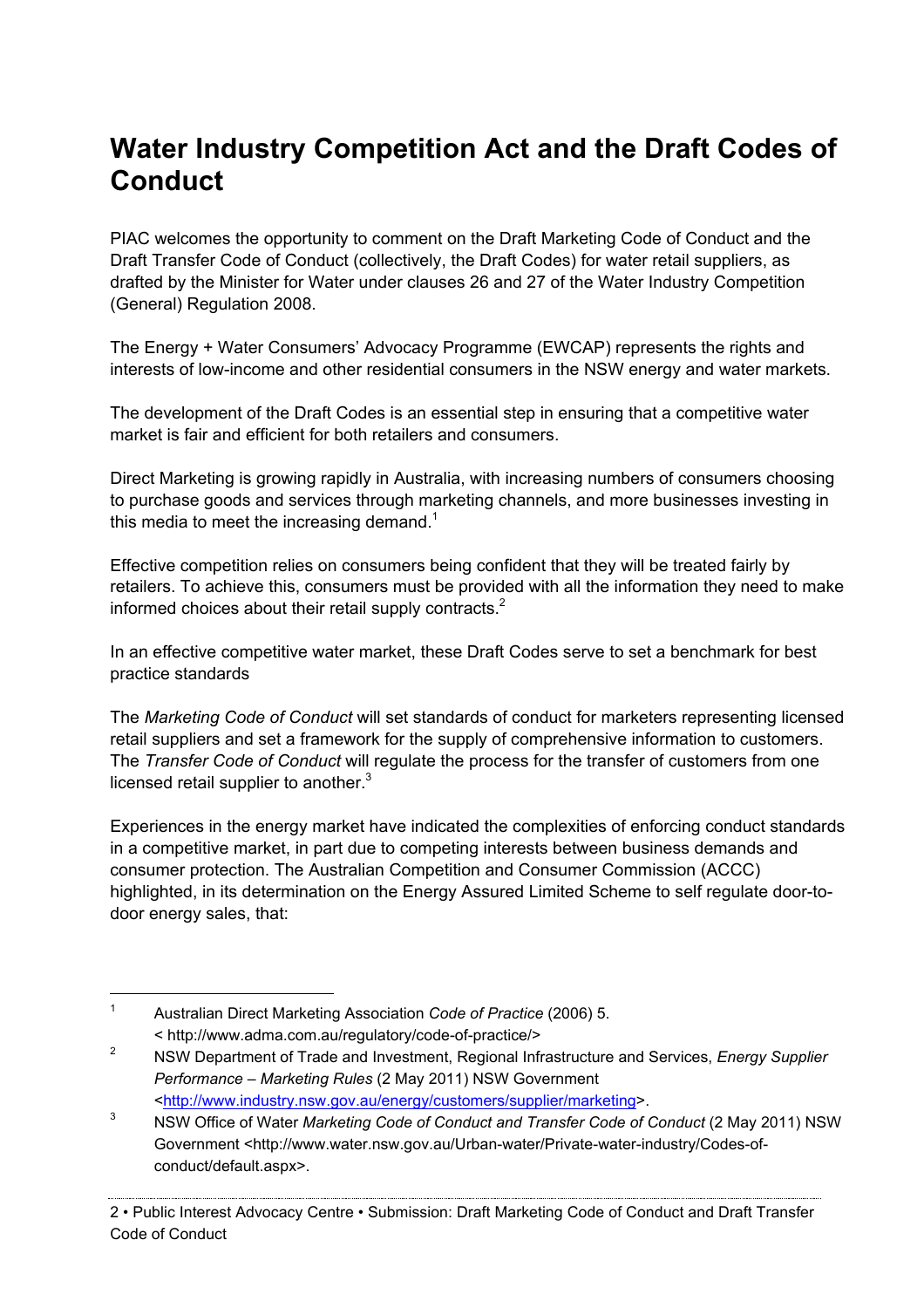Sales agents have a conflict of interest between whether to provide clear and appropriate advice to potential consumers which may mean they do not entice a consumer to switch supplier, or use high pressure sales techniques so that they entice the consumer to switch and get paid commission. Retailers also face a conflict of interest between ensuring that their sales agents behave in an appropriate and compliant way which may mean fewer sales, rather than generating additional sales through promoting aggressive marketing strategies.<sup>4</sup>

It is for this reason that stringent regulatory frameworks must be established to ensure consumer protection in a competitive market. These frameworks must establish rules that allocate value for both consumers and suppliers in such a way as to maintain incentives for business to compete whilst promoting political legitimacy and confidence in the eyes of consumers.<sup>5</sup>

## **Framework for best practice**

PIAC anticipates that water industry retail suppliers will market their business in the same manner as electricity retailers do in the energy market.<sup>6</sup>

Although the NSW water market is limited in terms of its competitiveness compared to the energy market, it is important to have strong policy frameworks that will be cornerstones in shaping the development of the water market in a way that protects consumers.

PIAC believes that the *Australian Consumer Law 2010* (Cth) (ACL) and the *National Energy Retail Law 2011* (SA) (NERL) should be cornerstone documents for the development of the Draft Codes.

The ACL was developed to give Australian consumers equal and consistent rights across all jurisdictions, simplifying national rules and regulations and creating a national standards and enforcement regimes for consumer protection.<sup>7</sup> The objective of the NERL is to promote efficient investment, operation and utilisation of energy services in the interests of energy consumers. $8$ 

Both the ACL and NERL reflect best practice minimum standards for consumer protection. Extending policy consistency of these processes in the Draft Codes will ensure greater stringency and compliance in their implementation.

 <sup>4</sup> Australian Competition & Consumer Commission, *Energy Assured Ltd – Authorisation* ACCC Decisions, A91258 & A91259, 11 April 2011, 21.

<sup>5</sup> Sandford Berg, *Developments in Best-Practice Regulation: Principles, Processes and Performance*, (Public Utility Research Centre, University of Florida, 2000) 8.

<sup>6</sup> PIAC, Submission to NSW Office of Water, *Water Industry Competition Act – Regulations Consultation Paper*, 9 August 2007, 5.

<sup>7</sup> Australian Consumer Law, *Why have a new law?* (5 May 2011) Commonwealth of Australia <http://www.consumerlaw.gov.au/content/Content.aspx?doc=the\_acl/why\_have\_a\_new\_law.htm>.

<sup>8</sup> Ministerial Council on Energy Standing Committee of Officials, Parliament of South Australia, *National Energy Customer Framework Second Exposure Draft: Explanatory Material* (2009) 7.

Public Interest Advocacy Centre • Submission: Draft Marketing Code of Conduct and Draft Transfer Code of Conduct • 3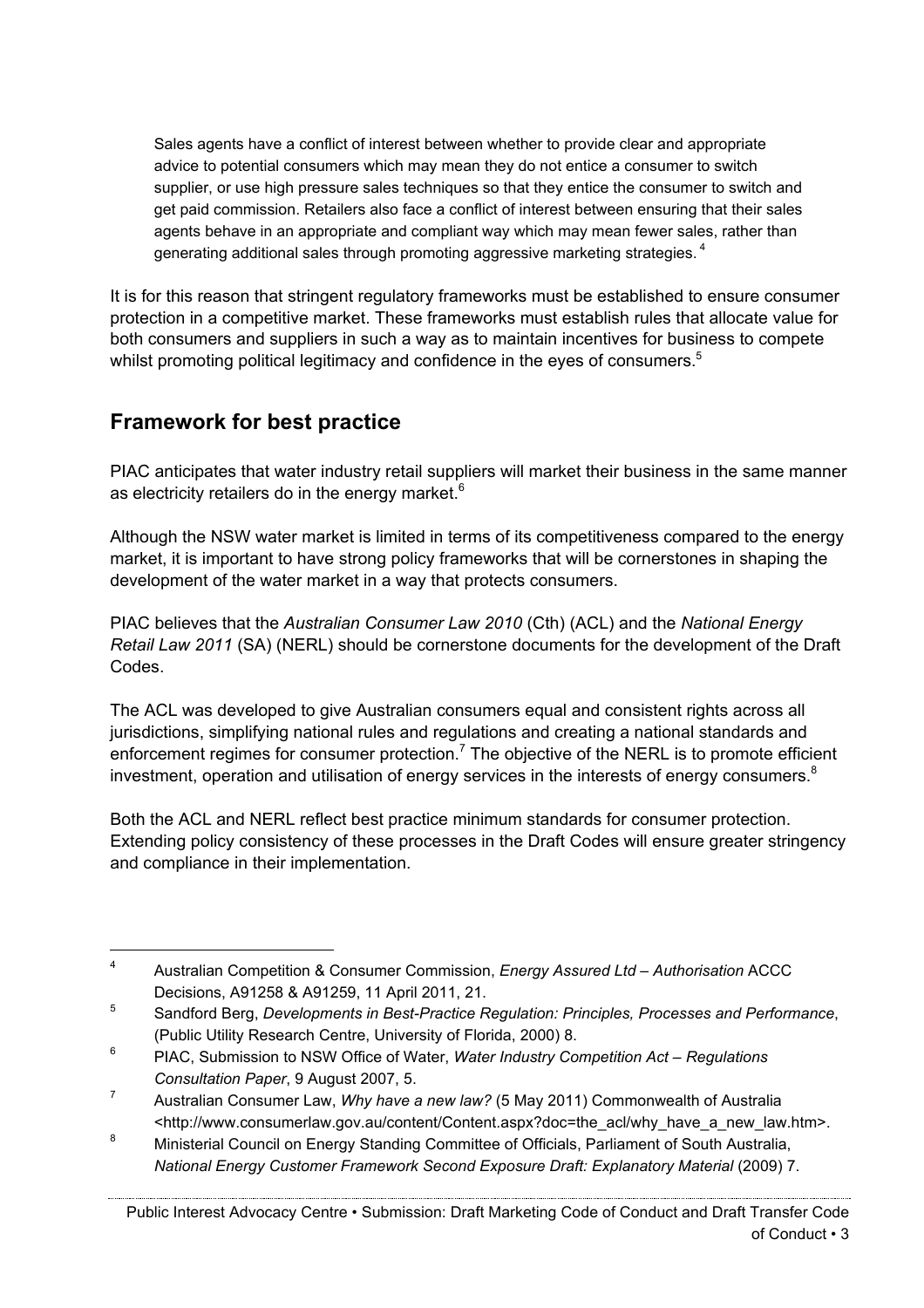## **Consumer protection**

#### **Customer consent**

Customer consent remains an important issue among customer complaints and dispute resolution processes. Minimum standards for information provision must be clearly defined in any codes or contracts to ensure customers are making informed decisions.

The Energy and Water Ombudsman of NSW (EWON) Annual Report for 2009/2010 indicated that marketers continue to supply misleading information when making a sale, and report instances where marketers take advantage of customer confusion over regulatory processes.<sup>9</sup> Non-consensual contract transfers were also listed as a significant area of complaint by EWON.<sup>10</sup>

Customer Consent is addressed under clause 8.1 of the Draft Marketing Code of Conduct, and clause 7.1 of the Draft Transfer Code of Conduct. Both provisions are expressed in identical terms, namely:

For the purposes of this code, where customer consent is required, it must be express consent following the disclosure of all matters materially relevant to the giving of consent, including the purpose for which the consent will be used.

PIAC recommends that this definition be strengthened and made consistent with the definition of 'explicit informed consent' as defined in the NERL.<sup>11</sup>

#### **39 Nature of explicit informed consent**

(1) Explicit informed consent to a transaction is consent given by a small customer to a retailer where—

(a) the retailer, or a person acting on behalf of the retailer, has clearly, fully and adequately disclosed all matters relevant to the consent of the customer, including each specific purpose or use of the consent; and

(b) the customer gives the consent to the transaction in accordance with subsection (2); and (c) any requirements prescribed by the Rules for the purposes of this subsection have been complied with.

- (2) Explicit informed consent requires the consent to be given by the small customer—
- (a) in writing signed by the customer; or
- (b) verbally, so long as the verbal consent is evidenced in such a way that it can be verified and made the subject of a record under section 40; or

(c) by electronic communication generated by the customer.

Clear definition and parameters for 'explicit informed consent' in these codes is important to ensure their total efficacy, as issues regarding consent extend to other provisions including privacy, information provision and erroneous transfers.

The inclusion of 'explicit informed consent' in the NERL was developed to bring the legislation in line with the best practice regimes of both South Australia and Victoria.

 <sup>9</sup> Energy and Water Ombudsman NSW, *Annual Report 2009/10* (2010) 25.

Ibid 23.

<sup>11</sup> *National Energy Retail Law 2011* (SA) pt 2 div 5 s 39.

<sup>4 •</sup> Public Interest Advocacy Centre • Submission: Draft Marketing Code of Conduct and Draft Transfer Code of Conduct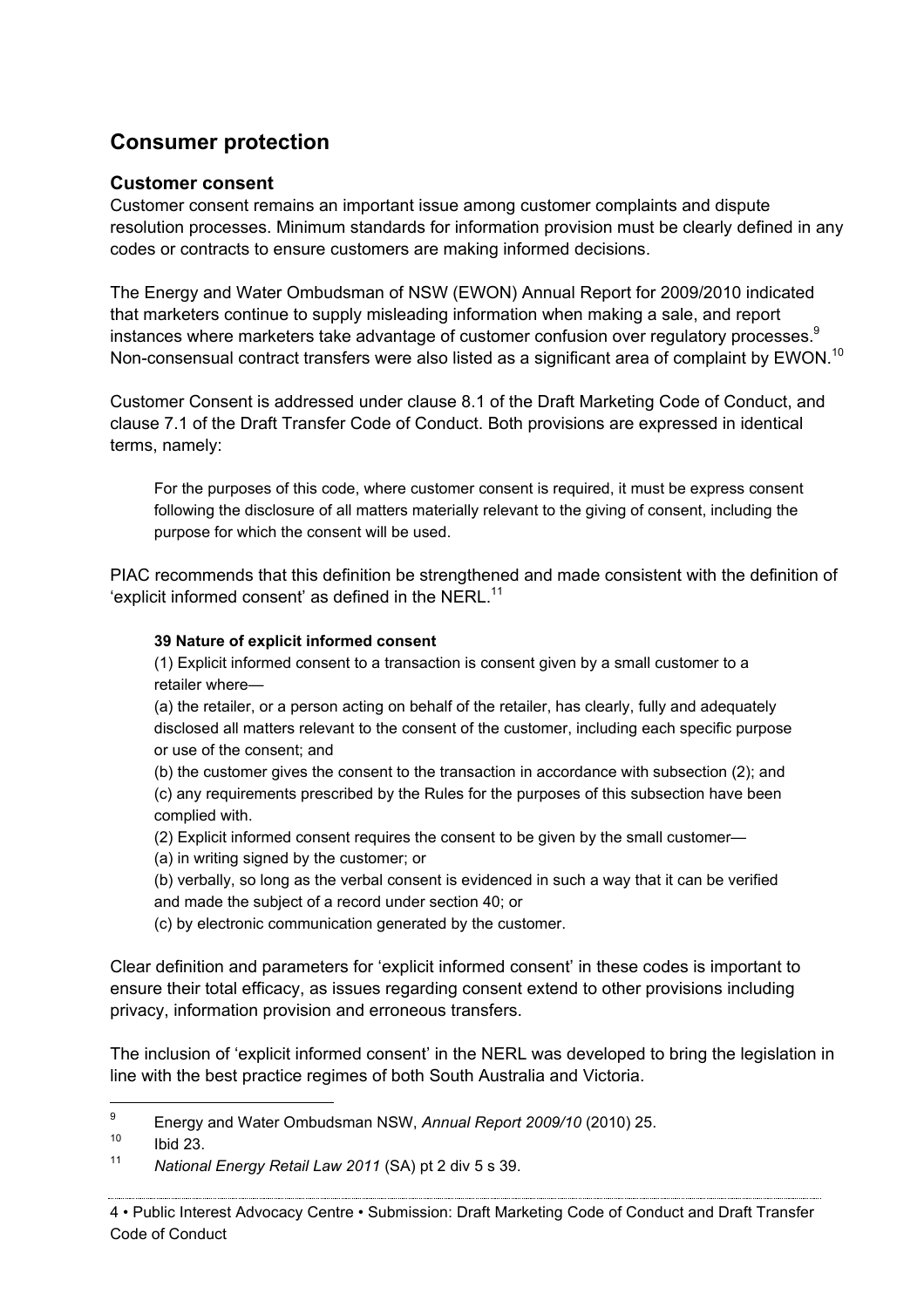In PIAC's joint submission to the National Energy Customer Framework,<sup>12</sup> it was highlighted that:

It is a fundamental principle in any transaction that a consumer provide their informed consent; however, informed consent is typically based upon supplier obligations of information without regard to a consumer's understanding of the information, in particular competency.

By using the NERL definition of 'explicit informed consent' in the Draft Codes, it guarantees NSW water consumers best practice standards that are consistent with standards set in the national energy market, as well as the standards reflected in South Australian and Victorian best practice regimes.

#### *Recommendation*

*PIAC recommends that the definition and protocols for consent in both the Draft Marketing Code of Conduct and Draft Transfer Code of Conduct be brought into line with the* National Energy Retail Law 2011 *(SA) definition of 'explicit informed consent'.*

#### **Marketing at a customer's premises**

Growing competition in the energy market resulted in a growth in retail marketing, with notable increased investment by retail suppliers in door-to-door sales.

The strong conflict of interest for marketers in meeting demanding sales targets whilst adhering to marketing codes of conduct has been difficult to manage. EWON reports some of the top complaints around consumer marketing are customers being misled by marketers and pressured into signing or agreeing to contracts.<sup>13</sup>

PIAC believes strong consumer protection guidelines are required so consumers are certain to be fully aware of a marketer's identity, intent and agenda from the very first point of contact. This will allow the consumer to take proactive steps and make informed decisions about any sales interactions in their homes from the very beginning, and will also support retailers avoiding erroneous sales and customer disputes.

Clause 11.2 of the Draft Marketing Code of Conduct addresses marketing at a customer's premises. The provision begins:

Where a marketer engages in marketing at a customer's premises, the marketing representative must immediately, upon entering the premises…

 <sup>12</sup> PIAC Submission to the Ministerial Council on Energy, *First Exposure Draft Legislation of the National Energy Customer Framework,* 12 June 2007, 12.

<sup>&</sup>lt;sup>13</sup> Energy and Water Ombudsman NSW (EWON) above n 4, 23.

Public Interest Advocacy Centre • Submission: Draft Marketing Code of Conduct and Draft Transfer Code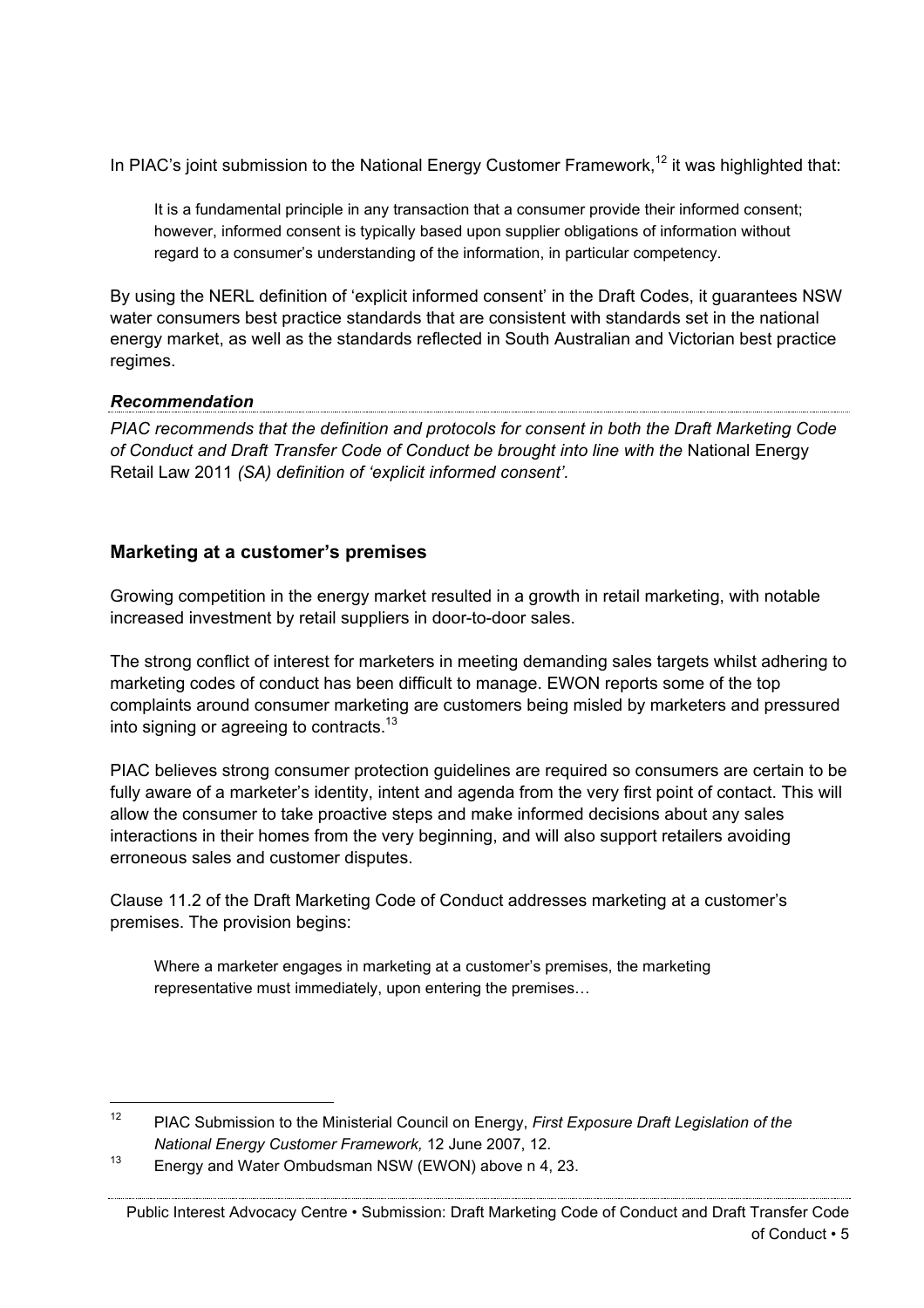The definition of 'premises' in clause 3 of the Draft Marketing Code of Conduct is consistent with that in the Australian Consumer Law definition 'including both a Customer's residential premises and workplace premises<sup>'.14</sup>

PIAC contends it could be argued that 'upon entering a premises' is ambiguous, and it could be interpreted unfavourably for a consumer. For example, it is not clear whether 'upon entering a premises' means immediately after first contact is made, or once inside the front gate.

It could be interpreted that if a marketer must only disclose identity and intent 'upon entering a premises' they may not be bound to properly abide by the Code of Conduct until once inside a consumer's home. However, the critical point in time for these obligations to be triggered is before starting to negotiate with a consumer.

This is recognised in other relevant codes of conduct and legislation. For this reason, PIAC supports the provision in the NSW Energy Marking Code of Conduct, which is consistent with the provisions outlined in Section 74 of the Australian Consumer Law (ACL), regarding marketing at a customer's premises. It begins:

A dealer who calls on a person for the purpose of negotiating an unsolicited consumer agreement, or for an incidental or related purpose, must, as soon as practicable and in any event before starting to negotiate…

PIAC believes that this approach not only provides greater clarity for effective consumer protection, but also extends consistency and enforceability by bringing the Code in line with the ACL.

*Recommendation PIAC recommends that clause 11.2 regarding marketing at a customer's premises in the Draft Marketing Code of Conduct be brought in line with the ACL provisions and therefore chould apply before a marketer starts to negotiate with a customer.*

#### **Privacy**

Both Draft Codes clearly identify the *Privacy Act 1988* (Cth) as key framework legislation.

PIAC would like to reiterate the importance of consumer privacy within both of these Codes, particularly as access to and storage of private customer account information is required in both marketing and transfer procedures.

Marketers and retailers are not only obliged to access and maintain private customer information for supply contract transactions, but are also required to retain a permanent record of customer details from people who request not to be contacted again, as outlined in clause 14 of the Draft Marketing Code of Conduct. They must also retain for a minimum period of two years any written

 <sup>14</sup> *Competition and Consumer Act 2010* (Cth) Sch 2, s 75.

<sup>6 •</sup> Public Interest Advocacy Centre • Submission: Draft Marketing Code of Conduct and Draft Transfer Code of Conduct